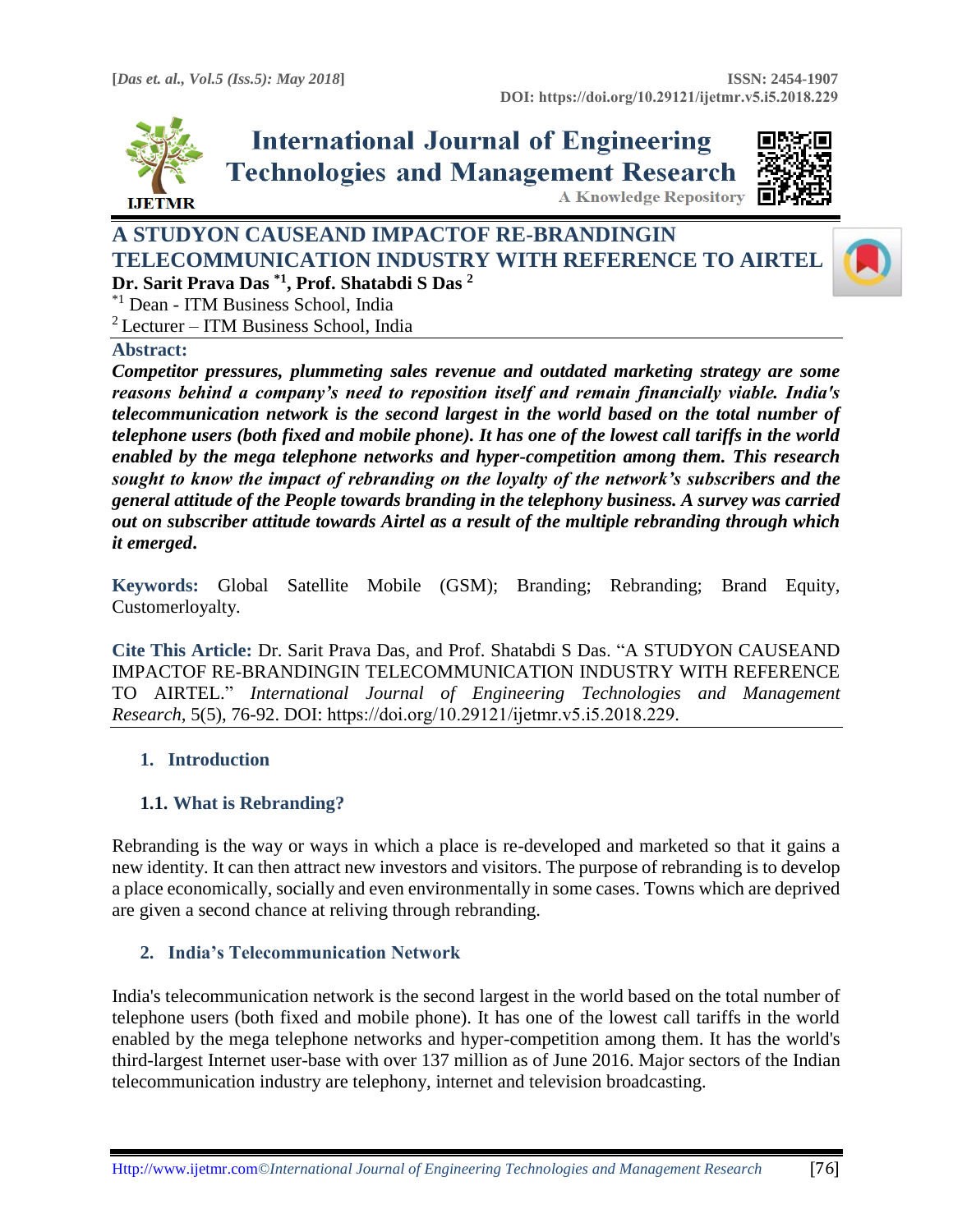## **3. Literature Review**

Airtel, the Bharti mobile telephone network rebranded itself recently to what it is known today, Airtel India. This research sought to know the impact of rebranding on the loyalty of the network's subscribers and the general attitude of the people towards branding in the telecommunication industry. A survey was carried out on subscriber attitude towards Airtel. Questionnaires were distributed based on cluster sampling. Pearson Chi-Square was used to test the validity of the final results (cross tabulations) on a value of 0.05 and above.

This research confirms communication as the vehicle for transferring brand equity; shows that multiple rebranding does not significantly affect attitude towards telecommunications brands; and that people do not really care about branding in telecommunication and/or the telecommunication companies are not doing a good job of branding. This study focuses on only a segment of the global satellite mobile (gsm) market – students of a higher education institution. The perspective of the students may not be representative of the whole global satellite mobile (gsm) market. This is an original work in the sense that there is no literature anywhere on the phenomenon of multiple rebranding, let alone its effect on customer loyalty.

Globalization has spread its wings across industries but the one industry that has been impacted the most is Telecommunication. The changes that have taken place in Airtel Wireless, the first mobile telephone company to start operations in India, epitomises this impact. It started business in 2001, became Vodacom for only three months, after that V-mobile, then became Celtel in 2006, then Zain in 2008and finally became Airtel in 2009. The network that is today called Airtel in India has undergone five revolutionary rebranding (Muzellec& Lambkin 2006) exercises within eight years of operation. The whole essence of branding is to build brand equity (Aaker 1996). Renaming, a revolutionary rebranding, destroys the equity of the previous brand. By extension, multiple renaming may destroy even more equity than single renaming. However, rebranding enhances, regains, transfers and/or recreates brand equity (Muzellec& Lambkin, 2006). Brand equity consists of the assets and liabilities of a brand (Aaker 1992). Customer loyalty accounts for a sizeable part of a brand's assets. The purpose of this research, therefore, is to know customers' feelings and attitude (Rundle-Thiele 2001) towards the multiple rebranding of the network that was Airtel Wireless; hence, the question: What is the effect of multiplerebranding on customer loyalty?

## **3.2. Rebranding**



Figure 1: Model of Re-branding

This model is to show that multiple corporate rebranding happens when a business organization rebrands.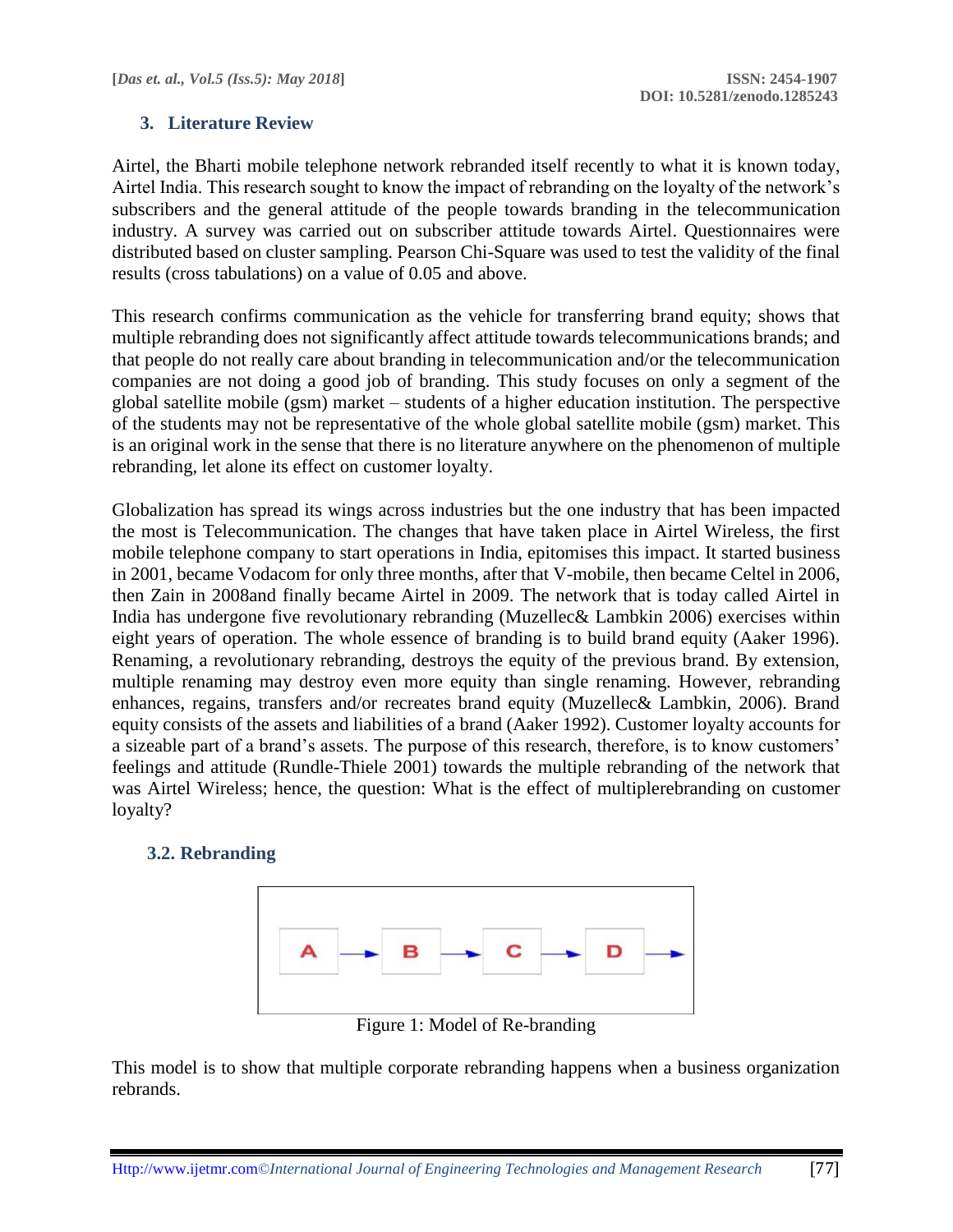## **3.3. The Relationship between Rebranding and Customer loyalty**



The interaction between rebranding and customer loyalty is mediated by communication.

## **3.4. Theoretical Framework of Hypotheses**

Based on the factors involved in the model for the relationship between customer loyalty and rebranding, three hypotheses were developed for testing:

H1: Communication transfers brand equity in multiple rebranding.

Customers store information concerning a brand and reshuffle it when new information about the brand is received. This way, a consumer assimilates the changes that occur around a brand and determine his disposition towards the brand. This disposition may be loyalty, disloyalty or indifference.

H2: Rebranding does not affect customer loyalty.

Consumer loyalty is measured by behaviour or attitude. Behaviour is measured by repeat purchase and share of pocket; while attitude is measured by repurchase and positive recommendations based on services offered. The attitude of customers towards a brand is a very good measure of loyalty in the service industry (Rundle-Thiele 2001).

H3: Customers do care about branding in the mobile network.

A brand should stand for something in the minds of consumers. Their bond with the brand should go beyond its functional benefit to include an emotional attachment that makes them easily recall such brand properties as its tagline, brand ambassador, mascot, logo and other associations with the brand's positioning.

The tests for the hypotheses will be done empirically.

### **4. Research Methodology**

The question to be researched through the methodology is: 'What is the effect of multiple rebranding on customer loyalty?'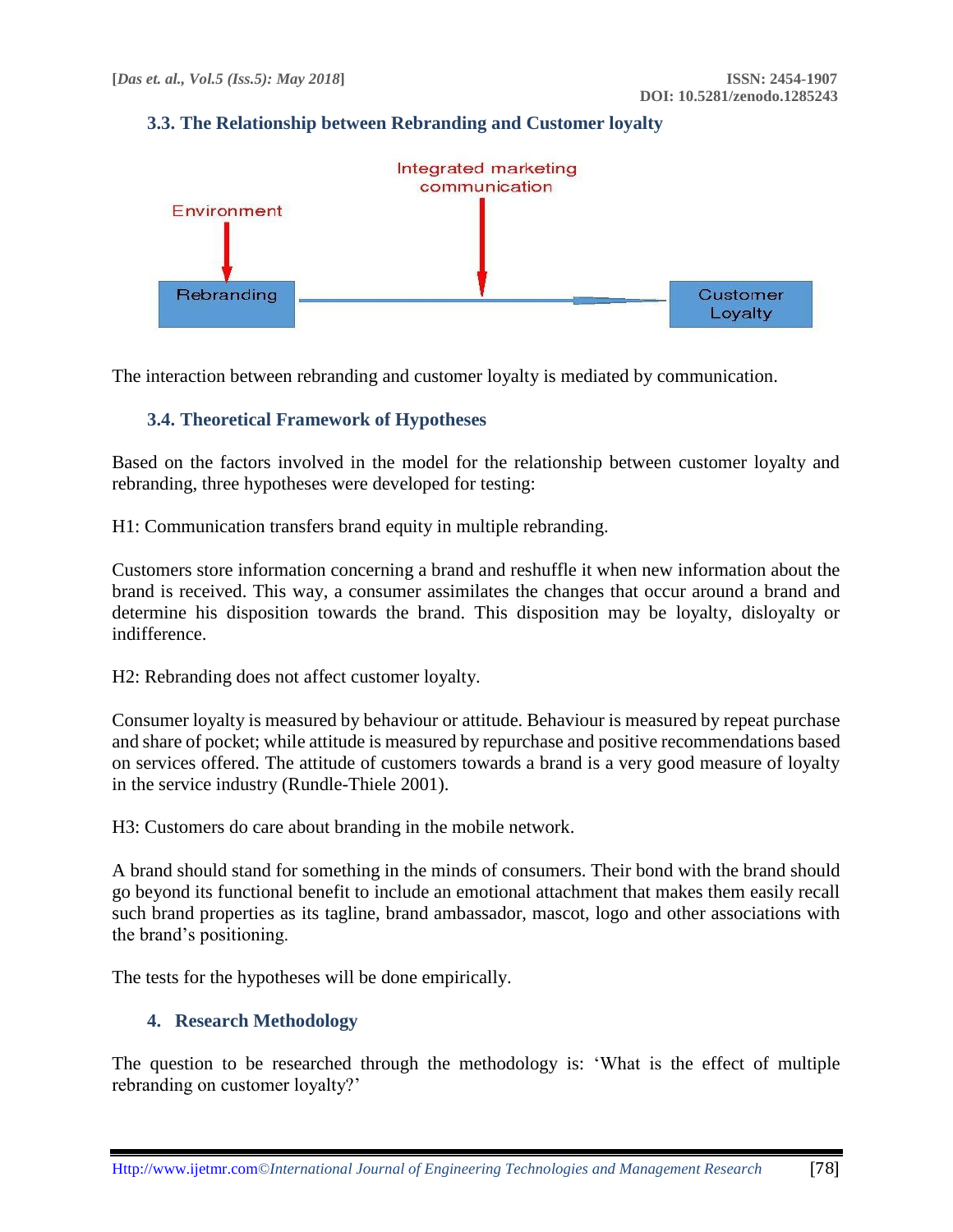## **4.1. Survey Design**

To know the feelings and attitude of subscribers towards Airtel as a result of the rebranding through which it emerged, correlation survey design was adopted for this study. Cluster sampling technique was used to administer questionnaires.

## **4.2. Characteristics of Study Population**

The population of the study is all gsm subscribers in general and those of Airtel in particular. However, sampling was carried out mainly in Navi Mumbai region. Navi Mumbai has the good number of gsm subscribers and a good representation of gsm users.

## **4.3. Sample Size and Sampling Procedure**

110 questionnaires were designed for Airtel and other gsm customers. An online survey was done through this questionnaire. Nevertheless, in the process of administering the questionnaires some were either not filled at all or not completely. These account for the shortfall in the numbers recorded.

## **4.4. Type of Data and Data Collection**

Primary data was collected through the instrumentality of a questionnaire. Some questions were closed-ended; using the Likert scale or requiring simple 'Yes' or 'No'. The data collected from Airtel customers was somewhat different from the one for the rest of the customers of the gsm companies, which was the same in every way, except company name. The data requested from the customers of other GSM companies apart from Airtel was essential to find out if they left Airtel for their present network, and whether or not they were loyal to their present network and the reason behind it. The data for both sets were divided into two halves: one, for psychographic questions and two, for demographic questions.

### **5. Data Analysis And Interpretation**

## **5.1. Presentation of Data**

Frequency Test

|                 |                               |    |       |       | <b>FrequencyPercent Valid Percent Cumulative Percent</b> |
|-----------------|-------------------------------|----|-------|-------|----------------------------------------------------------|
| Valid           | Very Well                     |    | 62.6  | 63.3  | 63.3                                                     |
|                 | <b>Fair Amount</b>            |    | 27.3  | 27.6  | 90.8                                                     |
|                 | Just a little                 |    | 8.1   | 8.2   | 99.0                                                     |
|                 | Know the name, but no detail. |    | 1.0   | 1.0   | 100.0                                                    |
|                 | Total                         | 98 | 99.0  | 100.0 |                                                          |
| $Missing$ 99.00 |                               |    | 1.0   |       |                                                          |
| Total           |                               | 99 | 100.0 |       |                                                          |

Table 1: How well you know airtel brand?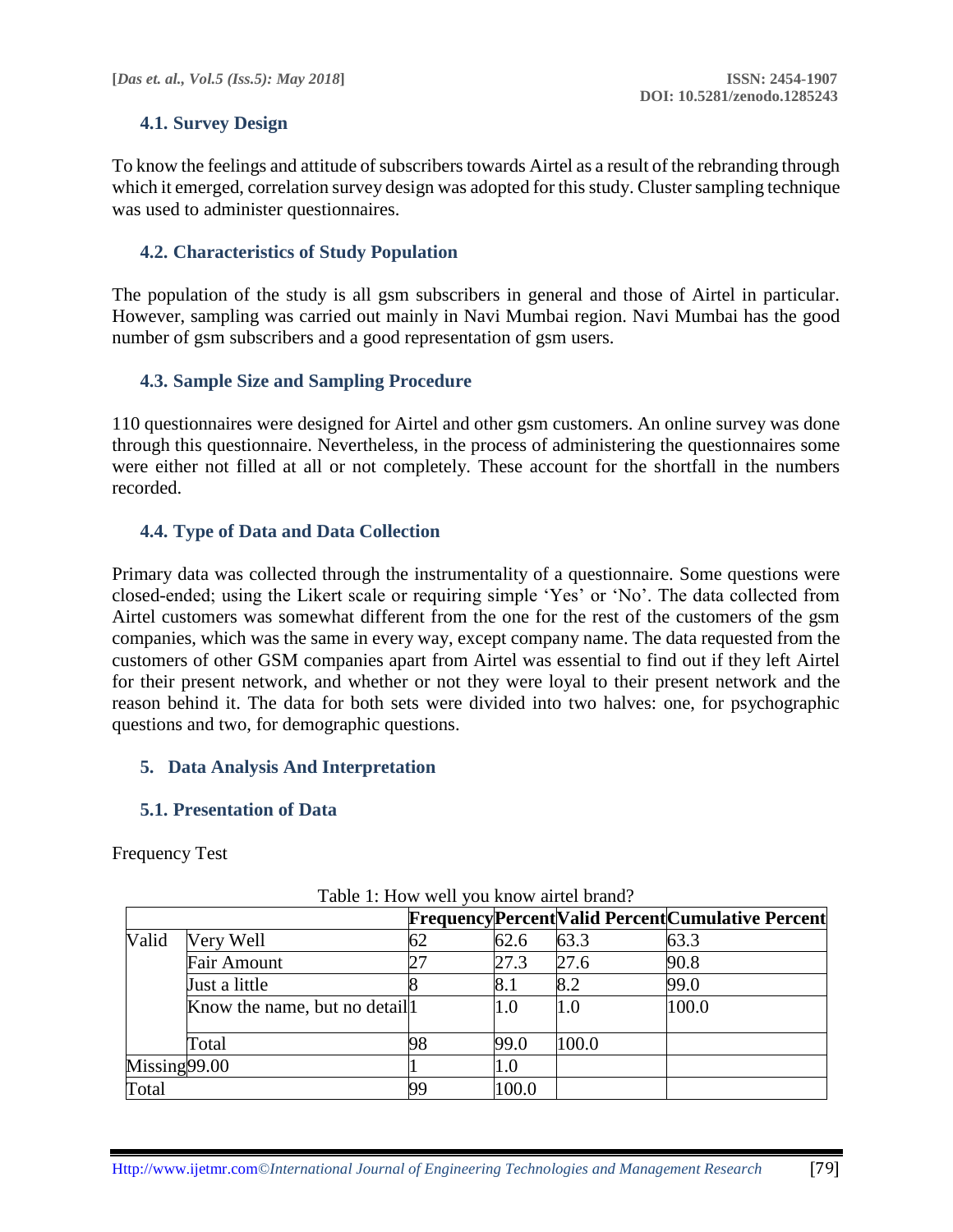



How well you know airtel brand?

Table 2: How long have you been using this service?

|                       |    |       |       | FrequencyPercent Valid Percent Cumulative Percent |
|-----------------------|----|-------|-------|---------------------------------------------------|
| Validabove 5 years 23 |    | 23.2  | 23.2  | 23.2                                              |
| $3 - 5$ years         | 25 | 25.3  | 25.3  | 48.5                                              |
| $1 - 2$ years         | 20 | 20.2  | 20.2  | 68.7                                              |
| Below 1 year 13       |    | 13.1  | 13.1  | 81.8                                              |
| Never used            | 18 | 18.2  | 18.2  | 100.0                                             |
| Total                 | 99 | 100.0 | 100.0 |                                                   |



|  |  | Table 3: What is your impression about airtel? |
|--|--|------------------------------------------------|
|  |  |                                                |

|                                  |    |         |       | <b>FrequencyPercent Valid Percent Cumulative Percent</b> |
|----------------------------------|----|---------|-------|----------------------------------------------------------|
| ValidVery favourable             |    | 15.2    | 15.2  | 15.2                                                     |
| Mainly favourable                | 62 | 62.6    | 62.6  | 77.8                                                     |
| Neither                          | 16 | 16.2    | 16.2  | 93.9                                                     |
| Mainly unfavourable <sup>5</sup> |    | 5.1     | 5.1   | 99.0                                                     |
| Very unfavourable                |    | $0.1\,$ |       | 100.0                                                    |
| Total                            |    | 100.0   | 100.0 |                                                          |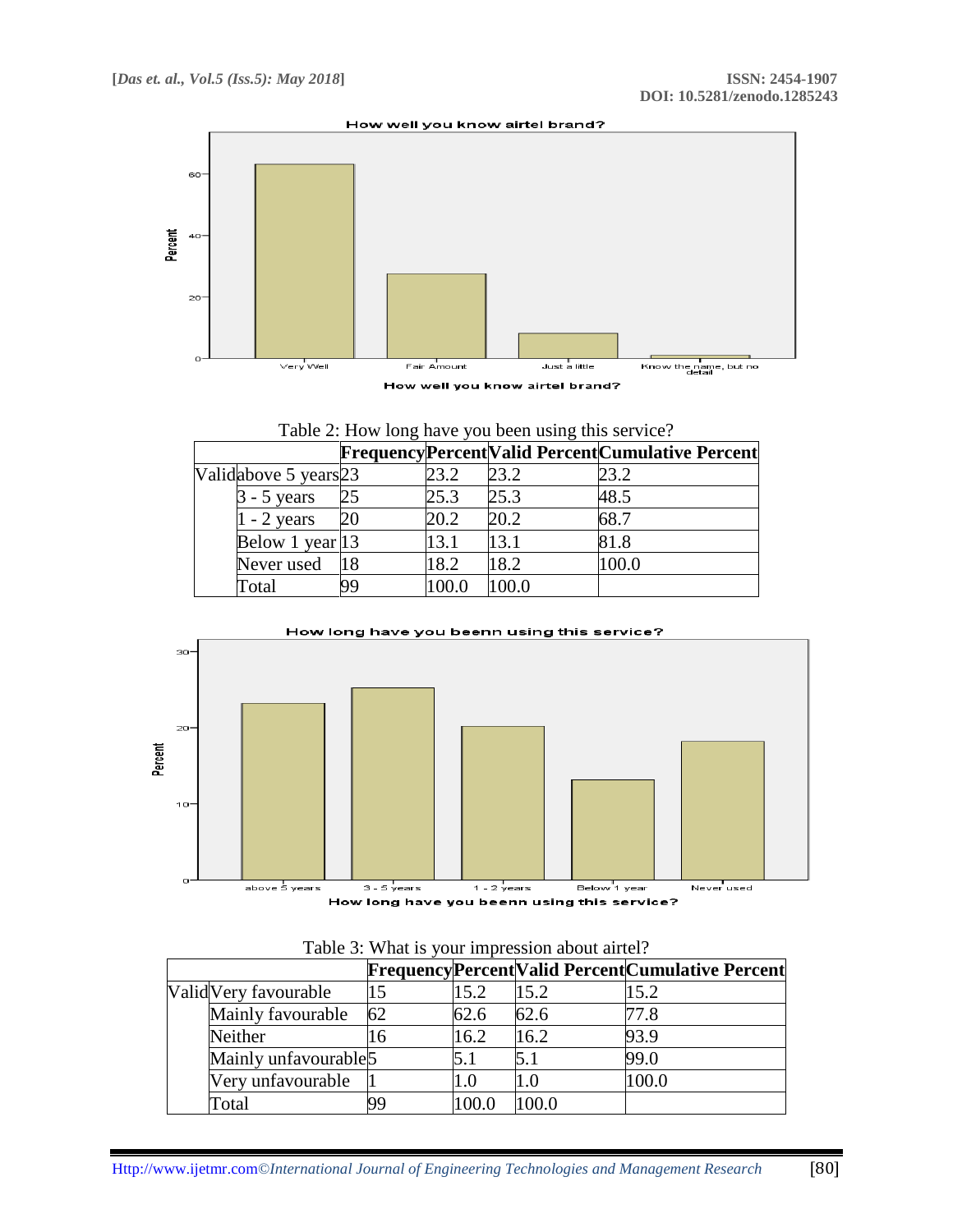What is your impression about airtel?



| Table 4: Are you aware of rebranding of airtel? |  |  |  |  |  |
|-------------------------------------------------|--|--|--|--|--|
|-------------------------------------------------|--|--|--|--|--|

|           |                     |       |       | Frequency Percent Valid Percent Cumulative Percent |
|-----------|---------------------|-------|-------|----------------------------------------------------|
| Valid     | Yes 57              | 57.6  | 58.8  | 58.8                                               |
|           | No                  | 40.4  | 41.2  | 100.0                                              |
|           | Total <sub>97</sub> | 98.0  | 100.0 |                                                    |
| Missing99 |                     | 2.0   |       |                                                    |
| Total     |                     | 100.0 |       |                                                    |



Are you aware of rebranding of airtel?

| Table 5: \$information Frequencies                                                    |                                                |  |                |                                   |  |  |  |  |
|---------------------------------------------------------------------------------------|------------------------------------------------|--|----------------|-----------------------------------|--|--|--|--|
|                                                                                       |                                                |  |                | <b>Responses Percent of Cases</b> |  |  |  |  |
|                                                                                       |                                                |  | Percent        |                                   |  |  |  |  |
| How do u get to know about rebranding? <sup>a</sup> Through media $\,$ 48 44.9% 48.5% |                                                |  |                |                                   |  |  |  |  |
|                                                                                       | Word of mouth 25 23.4% 25.3%                   |  |                |                                   |  |  |  |  |
|                                                                                       | Through retailers $14 \mid 13.1\% \mid 14.1\%$ |  |                |                                   |  |  |  |  |
|                                                                                       | No option                                      |  | 20 18.7% 20.2% |                                   |  |  |  |  |

a. Dichotomy group tabulated at value 1.

Total 107|100.0% 108.1%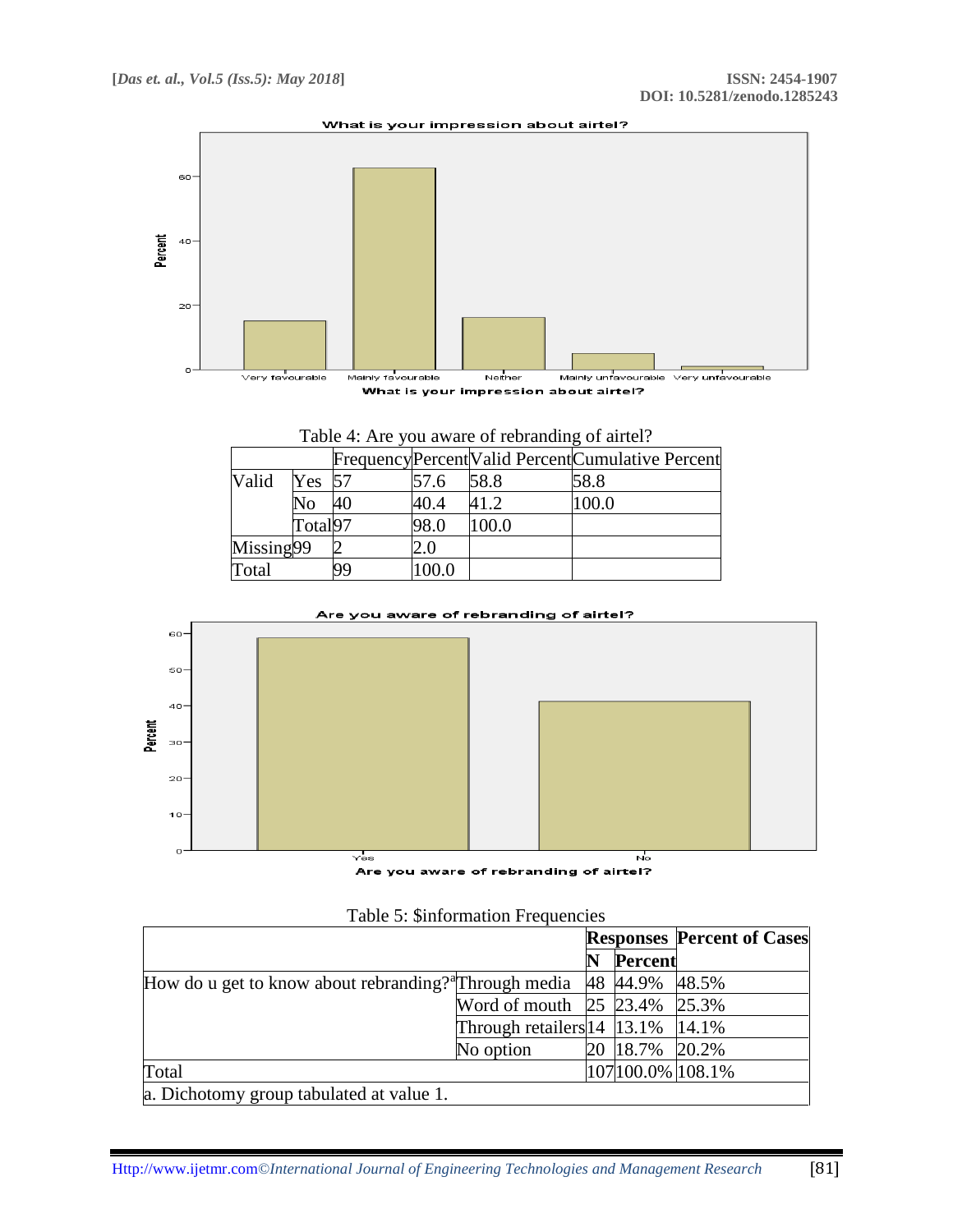

#### Table 6: What was your reaction to the rebranding of airtel?

|              |                            |    |         |       | FrequencyPercent Valid Percent Cumulative Percent |
|--------------|----------------------------|----|---------|-------|---------------------------------------------------|
| Valid        | Very happy $ 17$           |    | 17.2    | 18.3  | 18.3                                              |
|              | Happy                      |    | 35.4    | 37.6  | 55.9                                              |
|              | Indifference <sup>33</sup> |    | 33.3    | 35.5  | 91.4                                              |
|              | Unhappy                    |    | 6.1     | 6.5   | 97.8                                              |
|              | 11.00                      |    | $2.0\,$ | 2.2   | 100.0                                             |
|              | Total                      | 93 | 93.9    | 100.0 |                                                   |
| Missing99.00 |                            | n  | 6.1     |       |                                                   |
| Total        |                            | 99 | 100.0   |       |                                                   |



|  | Table 7: Would you recommend Airtel to someone getting a gsm line for the first time? |  |  |
|--|---------------------------------------------------------------------------------------|--|--|
|  |                                                                                       |  |  |

|                     |                     |    |       |       | <b>FrequencyPercentValid Percent Cumulative Percent</b> |
|---------------------|---------------------|----|-------|-------|---------------------------------------------------------|
| Valid               | Yes                 |    |       |       |                                                         |
|                     | No.                 |    | 25.3  | 26.9  | .00.0                                                   |
|                     | Total <sup>93</sup> |    | 93.9  | 100.0 |                                                         |
| $Missing$ 99.00 $6$ |                     |    |       |       |                                                         |
| Total               |                     | 99 | 100.0 |       |                                                         |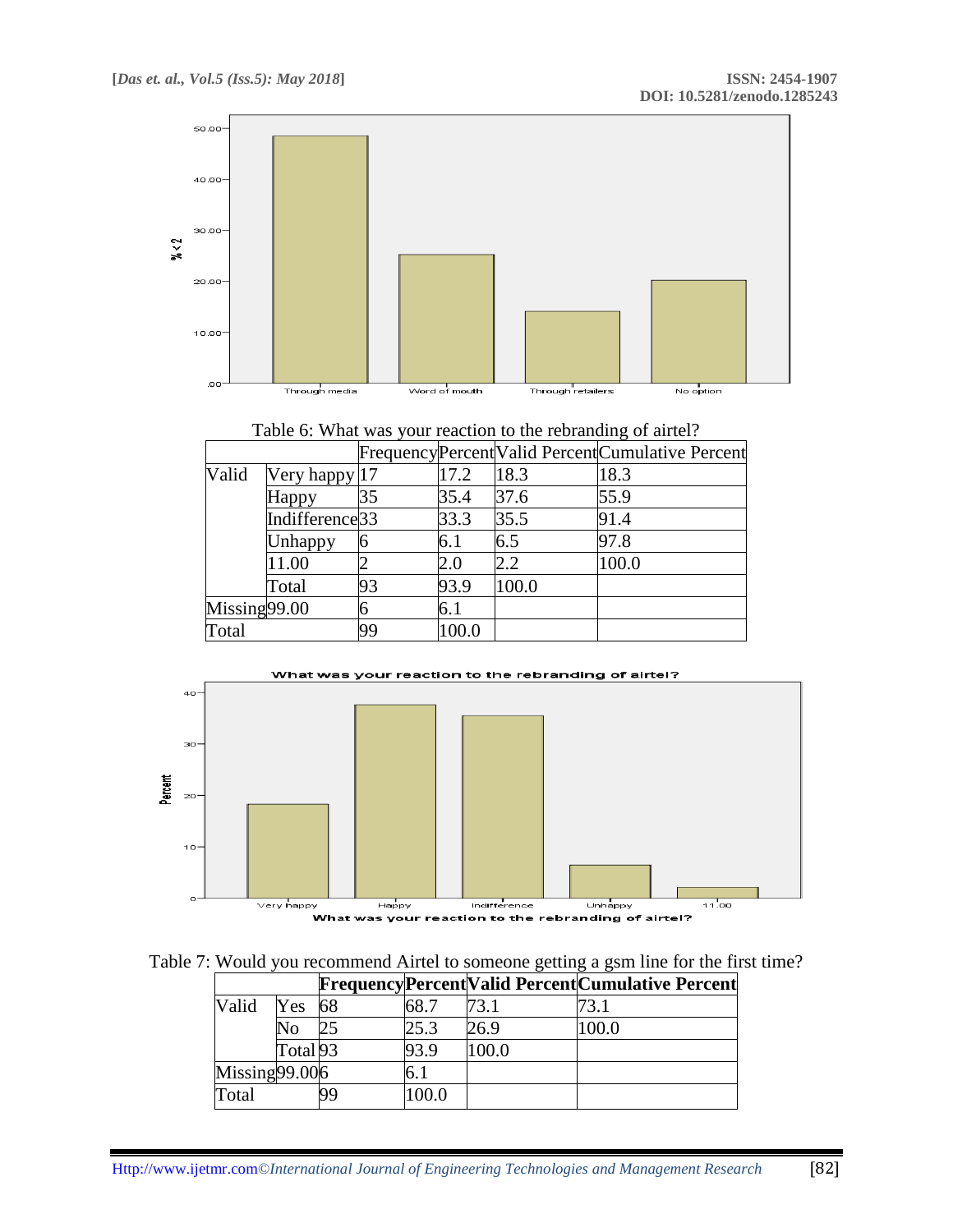

Would you recommend Airtel to someone getting a gsm line for the first time?



|               |                   | uiai : |       |                                                         |
|---------------|-------------------|--------|-------|---------------------------------------------------------|
|               |                   |        |       | <b>FrequencyPercentValid Percent Cumulative Percent</b> |
| Valid         | Yes               | 41.4   | 42.3  | 42.3                                                    |
|               | N٥                | 42.4   | 43.3  | 85.6                                                    |
|               | Not applicable 14 | 14.1   | 14.4  | 100.0                                                   |
|               | Total             | 98.0   | 100.0 |                                                         |
| Missing 99.00 |                   | 2.0    |       |                                                         |
| Total         |                   | 100.0  |       |                                                         |

If it were possible to shift to another network with your airtel line, would you have<br>done that?



Table 9: Do you think airtel's current image is reflecting its objectives &prioritiess well?

|                              |    |      |      | FrequencyPercent Valid Percent Cumulative Percent |
|------------------------------|----|------|------|---------------------------------------------------|
| ValidVery well               | 18 | 18.2 | 18.2 | 18.2                                              |
| Fairly                       | 60 | 60.6 | 60.6 | 78.8                                              |
| Not very                     | 19 | 19.2 | 19.2 | 98.0                                              |
| Not at all well <sup>1</sup> |    | -0   |      | 99.0                                              |
| No option                    |    | -0   |      | 00.0                                              |
| Total                        | 99 |      |      |                                                   |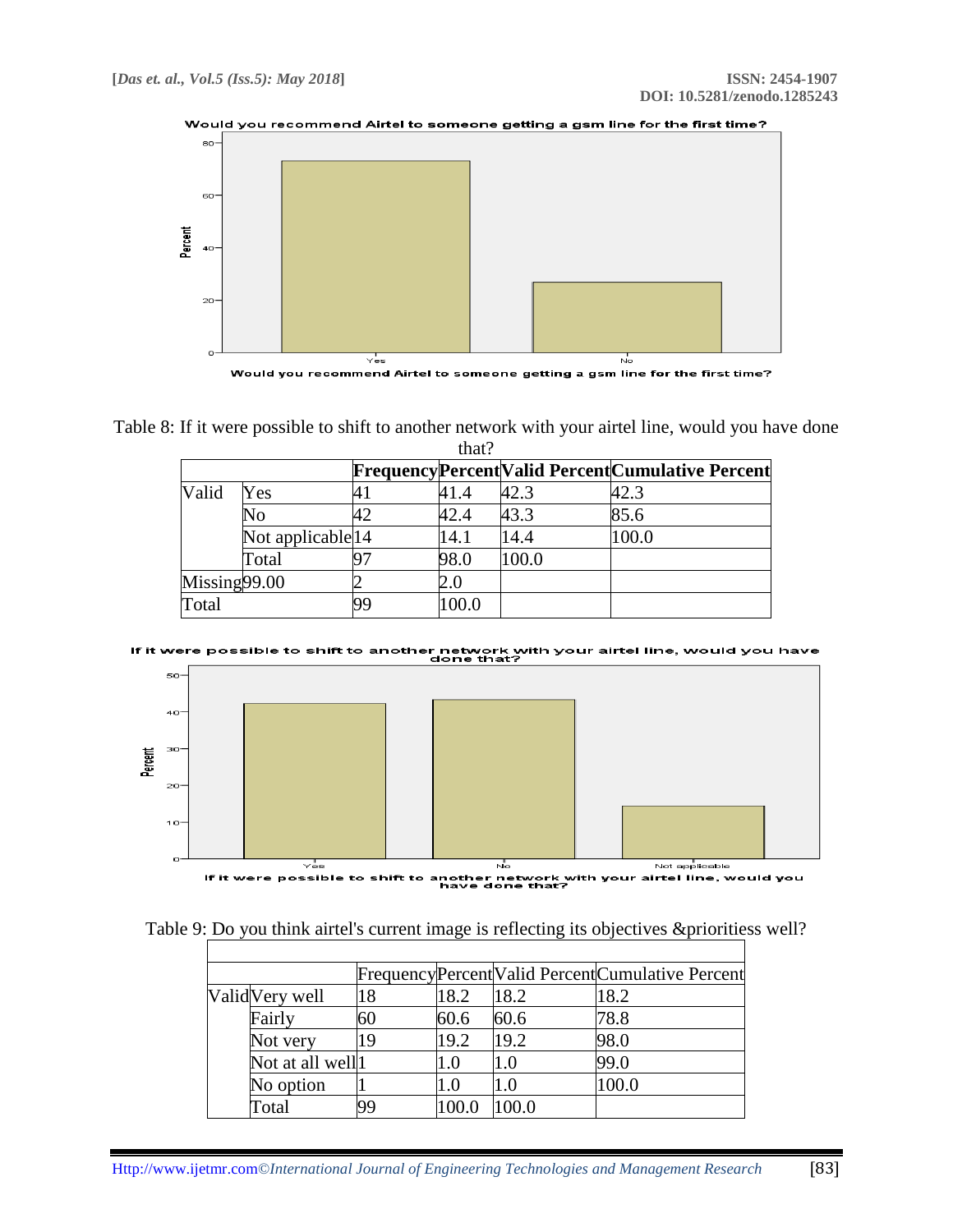



Do you think airtel's curr ent image is reflecting its objective<br>well? s & prioritiess

|                 |                            |    |       |       | Frequency Percent Valid Percent Cumulative Percent |
|-----------------|----------------------------|----|-------|-------|----------------------------------------------------|
| Valid           | Very happy 13              |    | 13.1  | 13.3  | 13.3                                               |
|                 | Happy                      | 60 | 60.6  | 61.2  | 74.5                                               |
|                 | Indifference <sub>20</sub> |    | 20.2  | 20.4  | 94.9                                               |
|                 | <b>Unhappy</b>             |    | 5.1   | 5.1   | 100.0                                              |
|                 | Total                      | 98 | 99.0  | 100.0 |                                                    |
| $Missing$ 99.00 |                            |    | 1.0   |       |                                                    |
| Total           |                            | 99 | 100.0 |       |                                                    |

|  |  | Table 10: How do you feel about Airtel's customer relation? |
|--|--|-------------------------------------------------------------|
|  |  |                                                             |



How do you feel about Airtel's customer relation?

How do you feel about Airtel's customer relation?

|               |                      |    |       | Table II: gender |                                                   |
|---------------|----------------------|----|-------|------------------|---------------------------------------------------|
|               |                      |    |       |                  | FrequencyPercent Valid Percent Cumulative Percent |
| Valid         | Male                 | 54 | 54.5  | 59.3             | 59.3                                              |
|               | Female <sup>37</sup> |    | 37.4  | 40.7             | 100.0                                             |
|               | Total                | 91 | 91.9  | 100.0            |                                                   |
| Missing 99.00 |                      |    | 7.1   |                  |                                                   |
|               | System <sup>1</sup>  |    | 1.0   |                  |                                                   |
|               | Total                |    | 8.1   |                  |                                                   |
| Total         |                      | 99 | 100.0 |                  |                                                   |

## Table 11: gender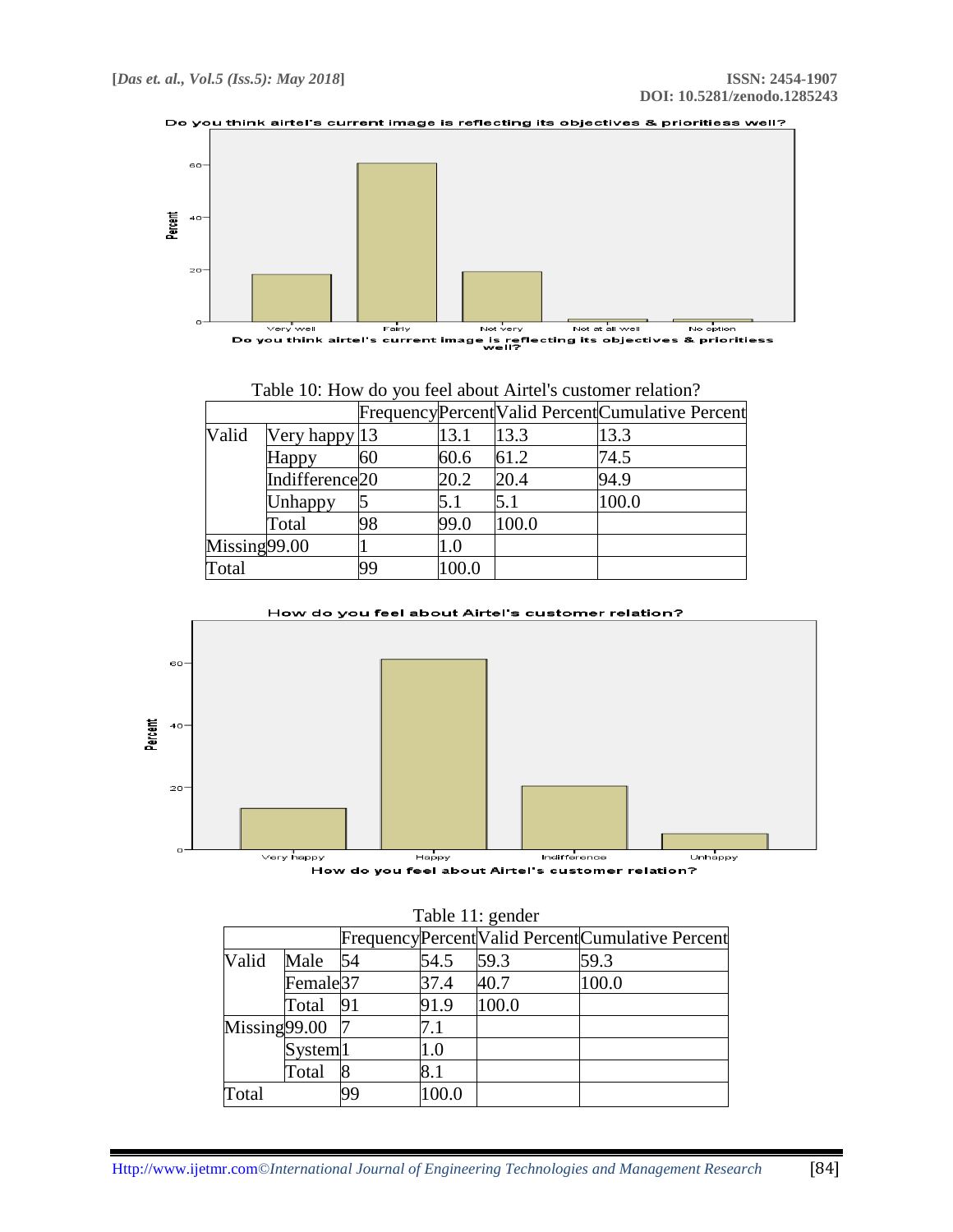

Chisquare Test

Table 12: How long have you been using this service? \* How well do you feel you know Airtel brand? Crosstabulation

|                              |                 |                          | How well do you feel you know Airtel Total<br>brand? |                 |                |                                 |      |  |
|------------------------------|-----------------|--------------------------|------------------------------------------------------|-----------------|----------------|---------------------------------|------|--|
|                              |                 |                          | <b>Very</b><br>well                                  | Fair<br>amount  | Just<br>little | aKnow the name<br>but no detail |      |  |
| How long have you been Above |                 | 5Count                   | 19                                                   |                 |                | 0                               | 23   |  |
| using this service?          | years           | Expected<br>Count        | 14.6                                                 | 6.3             | 1.9            | $\overline{2}$                  | 23.0 |  |
|                              | 3-5 years Count |                          | 18                                                   | 5               |                | 0                               | 24   |  |
|                              |                 | Expected<br>Count        | 15.2                                                 | 6.6             | 2.0            | $\overline{2}$                  | 24.0 |  |
|                              | 1-3 years Count |                          | 14                                                   | 6               | 0              | $\overline{0}$                  | 20   |  |
|                              |                 | <b>Expected</b><br>Count | 12.7                                                 | 5.5             | 1.6            | $\overline{2}$                  | 20.0 |  |
|                              | <b>Below</b>    | 1Count                   | 4                                                    | 7               | $\overline{2}$ | 0                               | 13   |  |
|                              | year            | Expected<br>Count        | 8.2                                                  | 3.6             | 1.1            | $\cdot$                         | 13.0 |  |
|                              | Never           | Count                    | 7                                                    | $6\overline{6}$ | 4              |                                 | 18   |  |
|                              | used            | Expected<br>Count        | 11.4                                                 | 5.0             | 1.5            | $\overline{2}$                  | 18.0 |  |
| Total                        |                 | Count                    | 62                                                   | 27              | 8              |                                 | 98   |  |
|                              |                 | Expected<br>Count        | 62.0                                                 | 27.0            | 8.0            | 1.0                             | 98.0 |  |

| <b>Chi-Square Tests</b>      |                                                                                            |  |                                     |  |  |  |  |
|------------------------------|--------------------------------------------------------------------------------------------|--|-------------------------------------|--|--|--|--|
|                              | <b>Value</b>                                                                               |  | $df$ Asymp. Sig. $(2\text{-sided})$ |  |  |  |  |
| Pearson Chi-Square           | $23.707^{\rm a}$                                                                           |  | 12 .022                             |  |  |  |  |
| Likelihood Ratio             | 23.255                                                                                     |  | 12.026                              |  |  |  |  |
| Linear-by-Linear Association | 15.244                                                                                     |  | .000                                |  |  |  |  |
| N of Valid Cases             | 98                                                                                         |  |                                     |  |  |  |  |
|                              | a. 12 cells $(60.0\%)$ have expected count less than 5. The minimum expected count is .13. |  |                                     |  |  |  |  |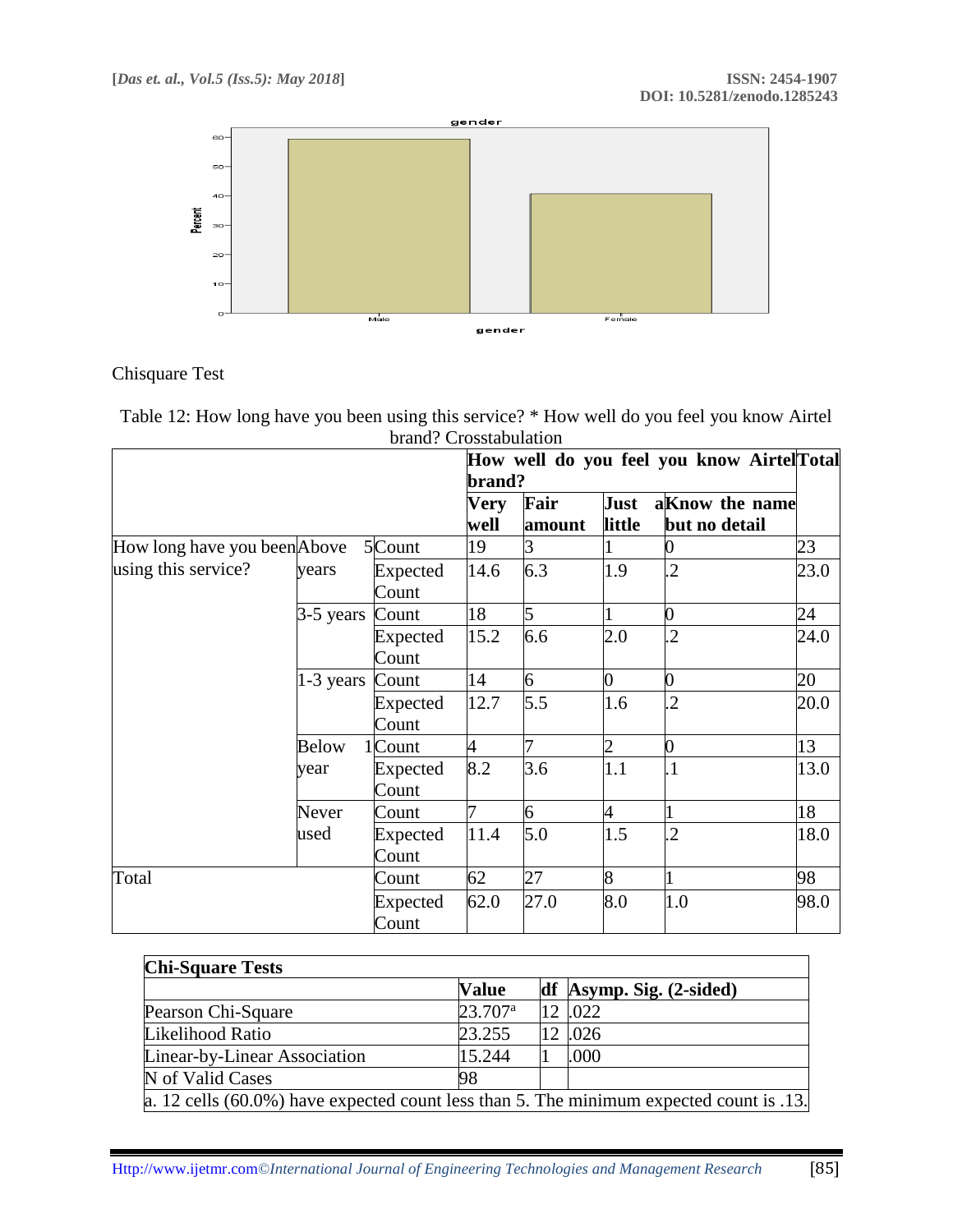|                                    |                  |                   | Are you aware of rebrandingTotal<br>of Airtel? |      |      |
|------------------------------------|------------------|-------------------|------------------------------------------------|------|------|
|                                    |                  |                   | Yes                                            | No   |      |
| How long have you been using Above |                  | 5Count            | 15                                             | 8    | 23   |
| this service?                      | years            | Expected<br>Count | 13.5                                           | 9.5  | 23.0 |
|                                    | $3-5$ years      | Count             | 13                                             | 11   | 24   |
|                                    |                  | Expected<br>Count | 14.1                                           | 9.9  | 24.0 |
|                                    | $1-3$ years      | Count             | 11                                             | 9    | 20   |
|                                    |                  | Expected<br>Count | 11.8                                           | 8.2  | 20.0 |
|                                    | <b>Below</b>     | 1Count            | 8                                              | 4    | 12   |
|                                    | year             | Expected<br>Count | 7.1                                            | 4.9  | 12.0 |
|                                    | Never used Count |                   | 10                                             | 8    | 18   |
|                                    |                  | Expected<br>Count | 10.6                                           | 7.4  | 18.0 |
| Total                              |                  | Count             | 57                                             | 40   | 97   |
|                                    |                  | Expected<br>Count | 57.0                                           | 40.0 | 97.0 |

| Table 13: How long have you been using this service? * Are you aware of rebranding of Airtel? |  |
|-----------------------------------------------------------------------------------------------|--|
| Crosstabulation                                                                               |  |

| <b>Chi-Square Tests</b>      |                                                                                                 |   |                                     |  |  |  |
|------------------------------|-------------------------------------------------------------------------------------------------|---|-------------------------------------|--|--|--|
|                              | Value                                                                                           |   | $df$ Asymp. Sig. $(2\text{-sided})$ |  |  |  |
| Pearson Chi-Square           | 1.107 <sup>a</sup>                                                                              | 4 | .893                                |  |  |  |
| Likelihood Ratio             | 1.119                                                                                           | И | .891                                |  |  |  |
| Linear-by-Linear Association | .090                                                                                            |   | .764                                |  |  |  |
| N of Valid Cases             |                                                                                                 |   |                                     |  |  |  |
|                              | $\alpha$ . 1 cells (10.0%) have expected count less than 5. The minimum expected count is 4.95. |   |                                     |  |  |  |

Table 14: What is your reaction to the rebranding of Airtel? \* Are you aware of rebranding of Airtel? Crosstabulation

|                                               |                          |          | Are you aware of<br>rebranding of Airtel? |                | <b>Total</b> |
|-----------------------------------------------|--------------------------|----------|-------------------------------------------|----------------|--------------|
|                                               |                          |          | Yes                                       | N <sub>0</sub> |              |
| What is your reaction to the Very happy Count |                          |          |                                           |                | 17           |
| rebranding of Airtel?                         |                          | Expected | 10.5                                      | 6.5            | 17.0         |
|                                               |                          | Count    |                                           |                |              |
|                                               | Happy                    | Count    | 25                                        | 10             | 35           |
|                                               |                          | Expected | 21.7                                      | 13.3           | 35.0         |
|                                               |                          | Count    |                                           |                |              |
|                                               | <b>IndifferenceCount</b> |          | 16                                        | 16             | 32           |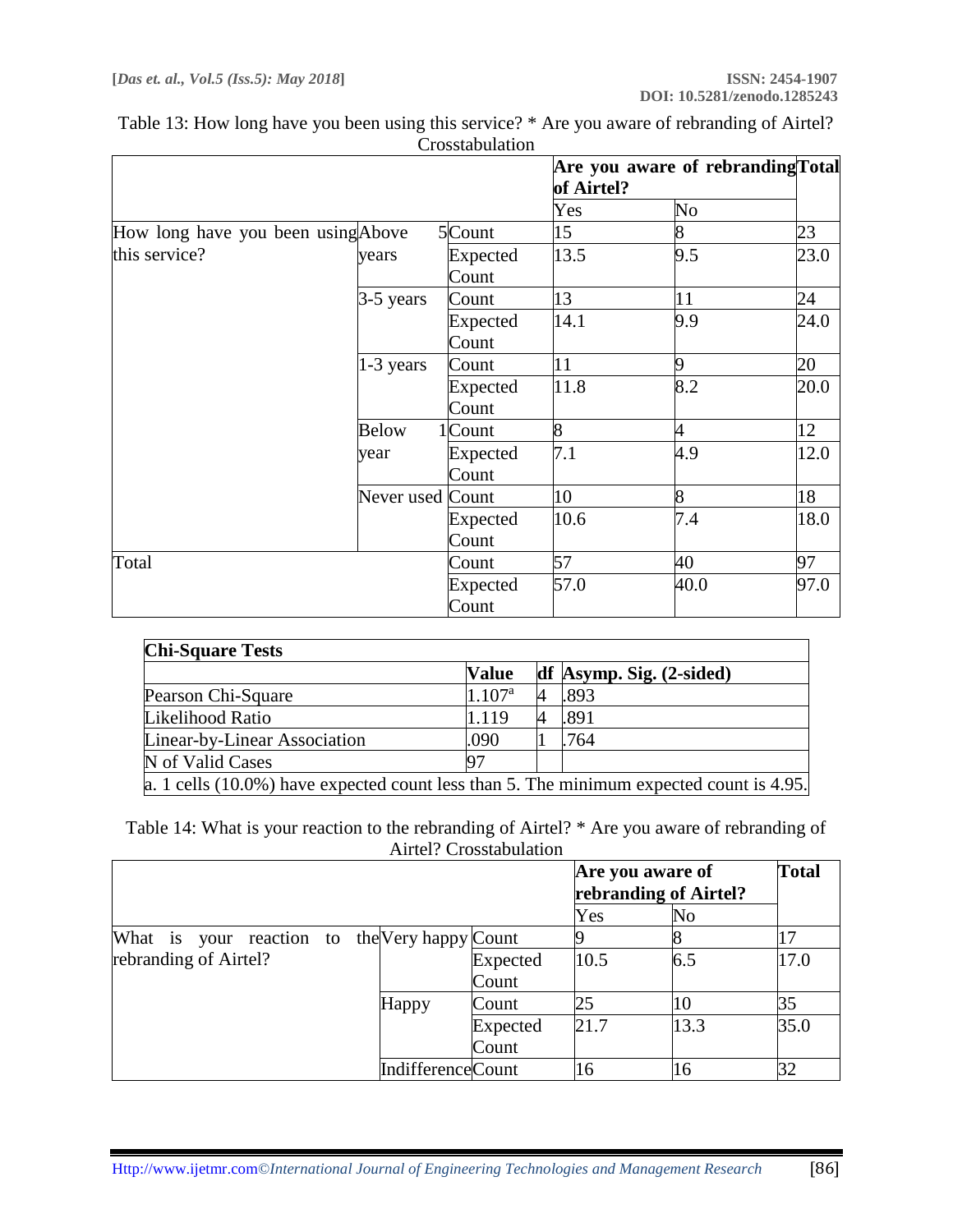|       |         | <b>Expected</b> | 19.8 | 12.2            | 32.0 |
|-------|---------|-----------------|------|-----------------|------|
|       |         | Count           |      |                 |      |
|       | Unhappy | Count           |      |                 |      |
|       |         | <b>Expected</b> | 3.7  | 2.3             | 6.0  |
|       |         | Count           |      |                 |      |
|       | 11.00   | Count           |      |                 |      |
|       |         | <b>Expected</b> | 1.2  | $\overline{.8}$ | 2.0  |
|       |         | Count           |      |                 |      |
| Total |         | Count           | 57   | 35              | 92   |
|       |         | <b>Expected</b> | 57.0 | 35.0            | 92.0 |
|       |         | Count           |      |                 |      |

| <b>Chi-Square Tests</b>      |                                                                                           |  |                                     |  |  |  |
|------------------------------|-------------------------------------------------------------------------------------------|--|-------------------------------------|--|--|--|
|                              | <b>Value</b>                                                                              |  | $df$ Asymp. Sig. $(2\text{-sided})$ |  |  |  |
| Pearson Chi-Square           | $6.251^{\rm a}$                                                                           |  | ! 181                               |  |  |  |
| Likelihood Ratio             | 7.072                                                                                     |  | L <sub>132</sub>                    |  |  |  |
| Linear-by-Linear Association | .999                                                                                      |  | .318                                |  |  |  |
| N of Valid Cases             | 92                                                                                        |  |                                     |  |  |  |
|                              | a. 4 cells $(40.0\%)$ have expected count less than 5. The minimum expected count is .76. |  |                                     |  |  |  |

Table 15: Are you aware of rebranding of Airtel? \* Would you recommend Airtel to someone getting a gsm line for the first time? Crosstabulation

#### Expected Count

|                                                 | Would you recommend Airtel to someone getting a gsm Total<br>line for the first time? |      |  |
|-------------------------------------------------|---------------------------------------------------------------------------------------|------|--|
|                                                 | Yes                                                                                   |      |  |
| Are you aware of rebranding Yes <sup>42.1</sup> |                                                                                       | 14.9 |  |
| of Airtel?                                      | No 25.9                                                                               |      |  |
| Total                                           |                                                                                       |      |  |

| <b>Chi-Square Tests</b>                                                                       |                         |                         |      |                       |      |                       |      |        |
|-----------------------------------------------------------------------------------------------|-------------------------|-------------------------|------|-----------------------|------|-----------------------|------|--------|
|                                                                                               |                         | ValuedfAsymp.<br>sided) | Sig. | $(2$ -Exact<br>sided) | Sig. | $(2$ -Exact<br>sided) | Sig. | $(1 -$ |
| Pearson Chi-Square                                                                            | $3.581^{a}1$            | .058                    |      |                       |      |                       |      |        |
| Continuity Correction <sup>b</sup>                                                            | 2.715 1                 | .099                    |      |                       |      |                       |      |        |
| Likelihood Ratio                                                                              | 3.511                   | .061                    |      |                       |      |                       |      |        |
| <b>Fisher's Exact Test</b>                                                                    |                         |                         |      | .086                  |      | .051                  |      |        |
| Linear-by-Linear<br>Association                                                               | $3.542 \,   \mathbf{1}$ | .060                    |      |                       |      |                       |      |        |
| N of Valid Cases                                                                              | 92                      |                         |      |                       |      |                       |      |        |
| $\alpha$ . 0 cells (.0%) have expected count less than 5. The minimum expected count is 9.13. |                         |                         |      |                       |      |                       |      |        |
| $\mathbf b$ . Computed only for a 2x2 table                                                   |                         |                         |      |                       |      |                       |      |        |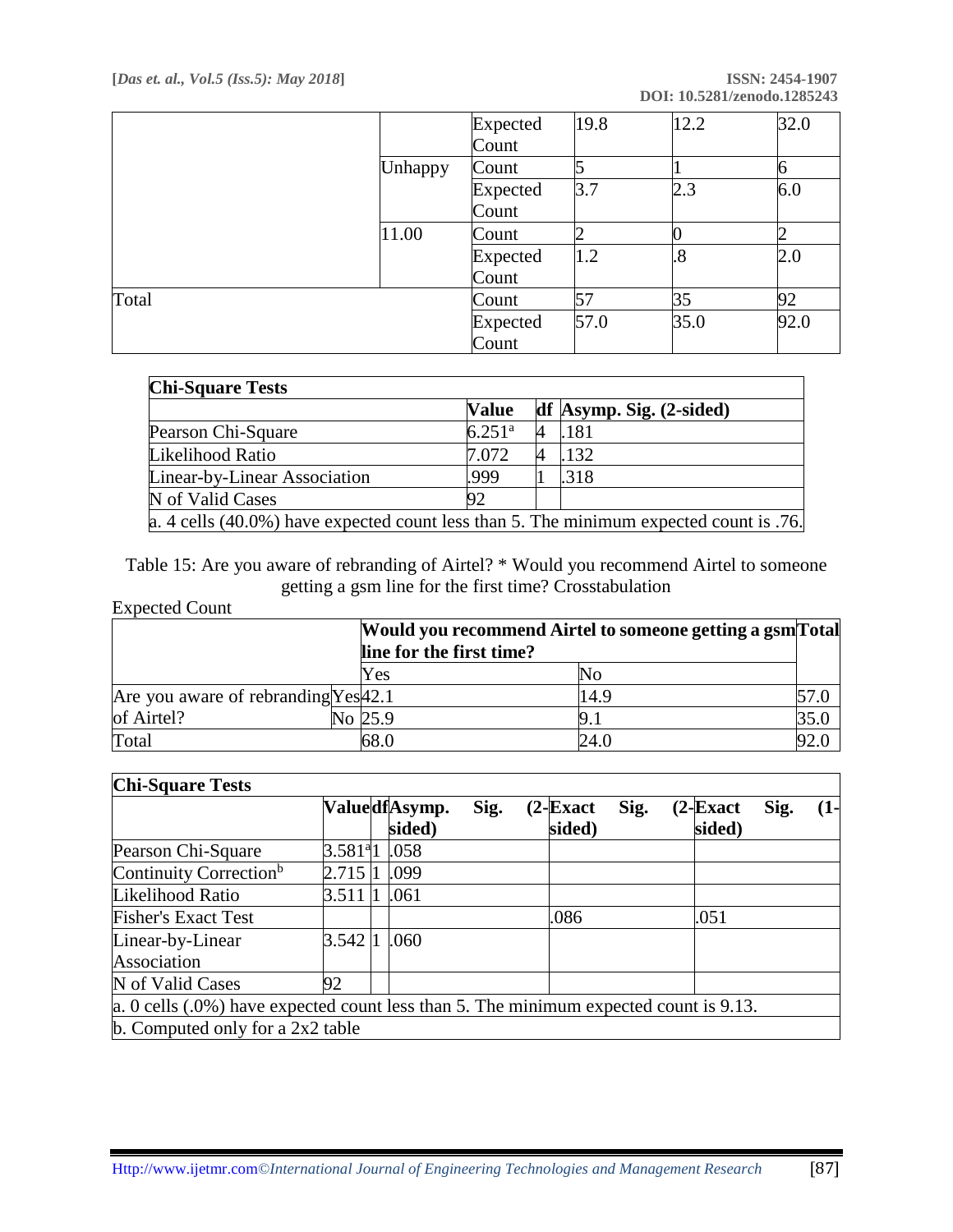|                                 |          |      |                | network with your ranter may, would a have done that. Crossiaountion |      |
|---------------------------------|----------|------|----------------|----------------------------------------------------------------------|------|
|                                 |          |      |                | If it were possible to move to another network Total                 |      |
|                                 |          |      |                | with your Airtel line, would u have done that?                       |      |
|                                 |          | Yes  | N <sub>0</sub> | Not applicable                                                       |      |
| aware of YesCount<br>Are<br>you |          | 22   | 26             |                                                                      | 56   |
| rebranding of Airtel?           | Expected | 23.6 | 24.2           | 8.3                                                                  | 56.0 |
|                                 | Count    |      |                |                                                                      |      |
|                                 | No Count | 18   | 15             |                                                                      | 39   |
|                                 | Expected | 16.4 | 16.8           | 5.7                                                                  | 39.0 |
|                                 | Count    |      |                |                                                                      |      |
| Total                           | Count    | 40   | 41             | 14                                                                   | 95   |
|                                 | Expected | 40.0 | 41.0           | 14.0                                                                 | 95.0 |
|                                 | Count    |      |                |                                                                      |      |

| Table 16: Are you aware of rebranding of Airtel? * If it were possible to move to another |  |
|-------------------------------------------------------------------------------------------|--|
| network with your Airtel line, would u have done that? Crosstabulation                    |  |

| <b>Chi-Square Tests</b>                                                                       |                |  |                            |  |  |  |
|-----------------------------------------------------------------------------------------------|----------------|--|----------------------------|--|--|--|
|                                                                                               | Value          |  | $df$ Asymp. Sig. (2-sided) |  |  |  |
| Pearson Chi-Square                                                                            | $.615^{\rm a}$ |  | .735                       |  |  |  |
| Likelihood Ratio                                                                              | .616           |  | .735                       |  |  |  |
| Linear-by-Linear Association                                                                  | 153            |  | .695                       |  |  |  |
| N of Valid Cases                                                                              | 95             |  |                            |  |  |  |
| $\alpha$ . 0 cells (.0%) have expected count less than 5. The minimum expected count is 5.75. |                |  |                            |  |  |  |

Table 17: How long have you been using this service? \* How do you feel of Airtel's customer relation? Crosstabulation

|                             |              |                           |           |      | How do you feel of Airtel's customer Total |                |      |
|-----------------------------|--------------|---------------------------|-----------|------|--------------------------------------------|----------------|------|
|                             |              |                           | relation? |      |                                            |                |      |
|                             |              |                           |           |      | Very happy Happy Indifference Unhappy      |                |      |
| How long have Above 5 years |              | Count                     |           | 11   | 4                                          |                | 23   |
| you been using              |              | Expected Count 3.1        |           | 14.1 | 4.7                                        | 1.2            | 23.0 |
| this service?<br>3-5 years  |              | Count                     |           | 19   | 3                                          |                | 25   |
|                             |              | <b>Expected Count 3.3</b> |           | 15.3 | 5.1                                        | 1.3            | 25.0 |
|                             | $1-3$ years  | Count                     |           | 15   | 3                                          |                | 20   |
|                             |              | <b>Expected Count 2.7</b> |           | 12.2 | 4.1                                        | 1.0            | 20.0 |
|                             | Below 1 year | Count                     |           |      |                                            |                | 13   |
|                             |              | <b>Expected Count 1.7</b> |           | 8.0  | 2.7                                        | $\overline{7}$ | 13.0 |
|                             | Never used   | Count                     |           | 8    | 6                                          | 0              | 17   |
|                             |              | <b>Expected Count 2.3</b> |           | 10.4 | 3.5                                        | 9              | 17.0 |
| Total                       |              | Count                     | 13        | 60   | 20                                         | 5              | 98   |
|                             |              | Expected Count 13.0       |           | 60.0 | 20.0                                       | 5.0            | 98.0 |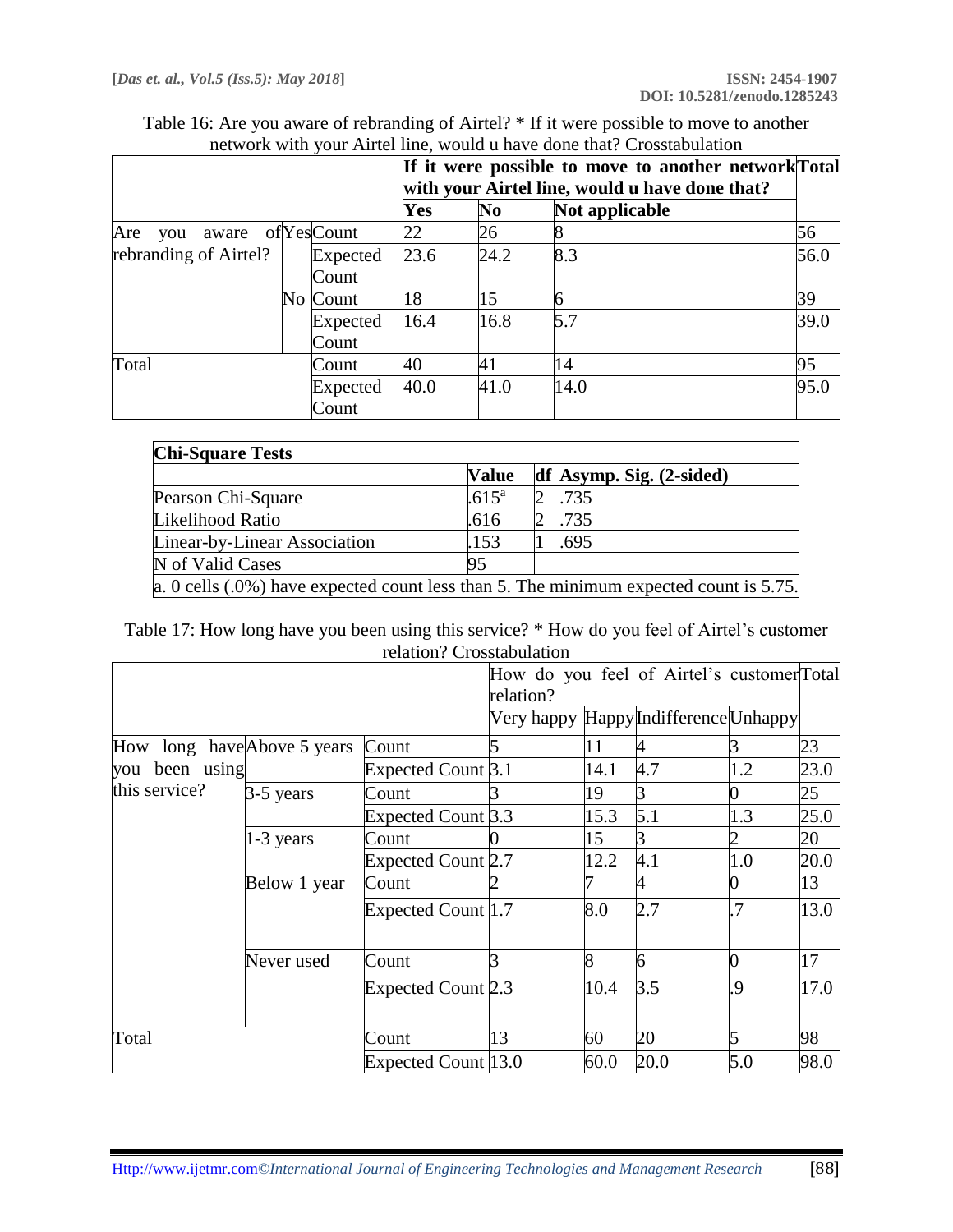| <b>Chi-Square Tests</b>                                                                       |              |    |                               |  |  |  |
|-----------------------------------------------------------------------------------------------|--------------|----|-------------------------------|--|--|--|
|                                                                                               | <b>Value</b> | df | Sig.<br>Asymp.<br>$(2-sided)$ |  |  |  |
| Pearson Chi-Square                                                                            | $17.451^a$   | 12 | .133                          |  |  |  |
| Likelihood Ratio                                                                              | 21.374       | 12 | .045                          |  |  |  |
| Linear-by-Linear<br>Association                                                               | .047         |    | .828                          |  |  |  |
| N of Valid Cases                                                                              | 98           |    |                               |  |  |  |
| a. 14 cells $(70.0\%)$ have expected count less than 5. The<br>minimum expected count is .66. |              |    |                               |  |  |  |

Table 18: Do you believe that the Airtel's current image and branding reflects its objectives and priorities well? \* Are you aware of rebranding of Airtel? Crosstabulation

|                                                                   |                 |                   | Are you aware of<br>rebranding of Airtel? | <b>Total</b>   |      |
|-------------------------------------------------------------------|-----------------|-------------------|-------------------------------------------|----------------|------|
|                                                                   |                 |                   | Yes                                       | No             |      |
| Do you believe that the Airtel's current image Very               |                 | Count             | 11                                        |                | 18   |
| and branding reflects its objectives and well<br>priorities well? |                 | Expected<br>Count | 10.6                                      | 7.4            | 18.0 |
|                                                                   | Fairly          | Count             | 35                                        | 24             | 59   |
|                                                                   |                 | Expected<br>Count | 34.7                                      | 24.3           | 59.0 |
|                                                                   | Not very Count  |                   | 9                                         | 9              | 18   |
|                                                                   |                 | Expected<br>Count | 10.6                                      | 7.4            | 18.0 |
|                                                                   | Not at allCount |                   |                                           | $\overline{0}$ |      |
|                                                                   | well            | Expected<br>Count | $6 \times$                                | $\overline{A}$ | 1.0  |
|                                                                   | No              | Count             |                                           | $\overline{0}$ |      |
|                                                                   | option          | Expected<br>Count | .6                                        | .4             | 1.0  |
| Total                                                             |                 | Count             | 57                                        | 40             | 97   |
|                                                                   |                 | Expected<br>Count | 57.0                                      | 40.0           | 97.0 |

| <b>Chi-Square Tests</b>                                                                        |                 |                |                                     |  |  |  |
|------------------------------------------------------------------------------------------------|-----------------|----------------|-------------------------------------|--|--|--|
|                                                                                                | <b>Value</b>    |                | $df$ Asymp. Sig. $(2\text{-sided})$ |  |  |  |
| Pearson Chi-Square                                                                             | $2.022^{\rm a}$ | $\overline{A}$ | 1.732                               |  |  |  |
| Likelihood Ratio                                                                               | 2.737           | 4              | .603                                |  |  |  |
| Linear-by-Linear Association                                                                   | .000            |                | .986                                |  |  |  |
| N of Valid Cases                                                                               |                 |                |                                     |  |  |  |
| $\alpha$ . 4 cells (40.0%) have expected count less than 5. The minimum expected count is .41. |                 |                |                                     |  |  |  |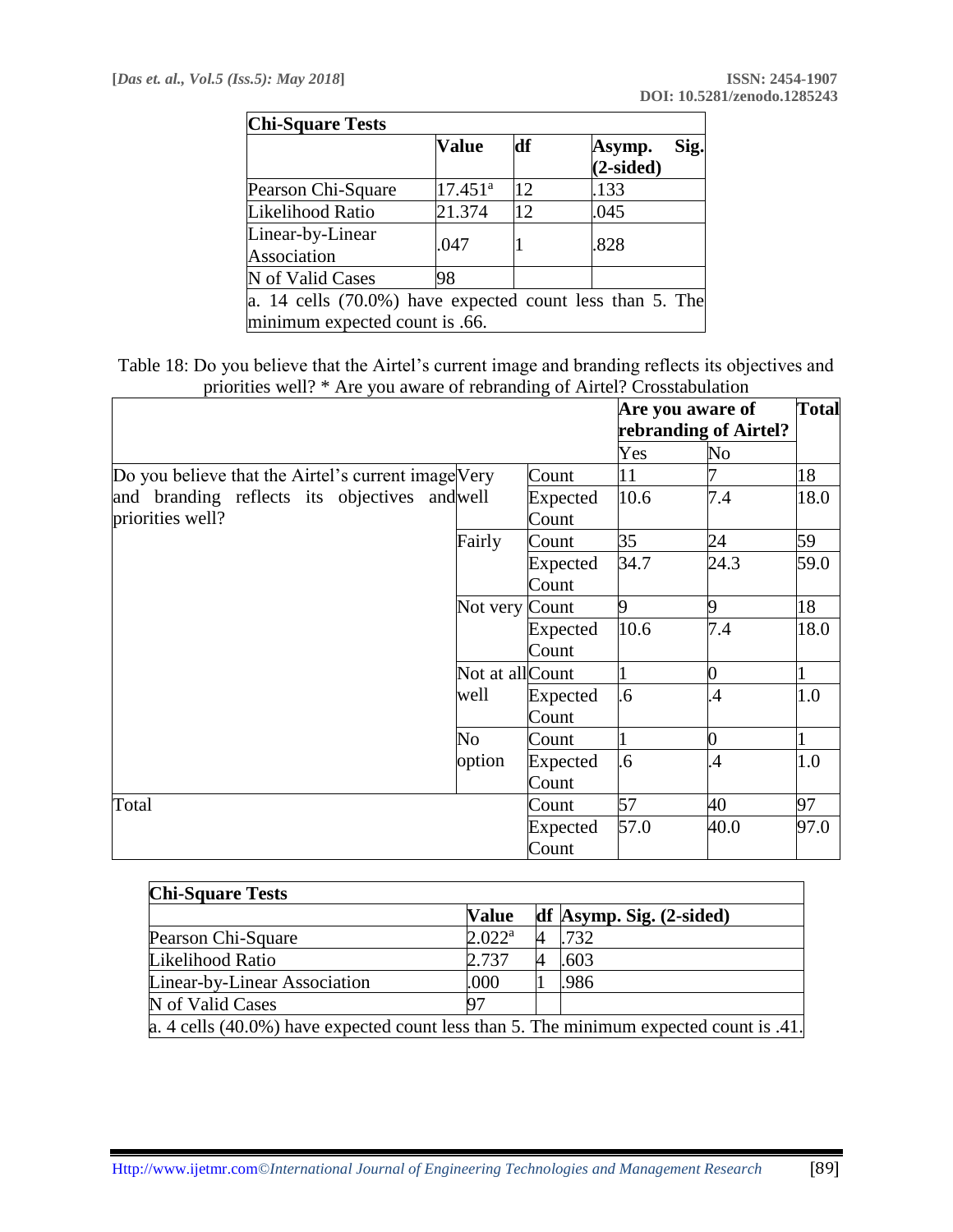## **6. Hypothesis Analysis**

The question to be answered through the results of the data analysed was: 'What is the effect of rebranding on customer loyalty?'

The results will now be used to confirm or refute the hypotheses

## **H1: Communication transfers brand equity in multiple rebranding**.

From the result of the cross tabulation, more than half of qGSM subscribers were well aware of the rebranding exercises (60%). It is also clear that most subscribers got to know through the media (44.9%); based on Integrated Marketing Communications employed during each exercise or the word of mouth it generated (23.4%). The equity of a brand revolves around its brand name. Ultimately, all the desirable associations are eventually built around the brand name.

## **H2: Multiple rebranding does not affect customer loyalty.**

Results show that more than half the subscribers, no matter how long they have been on the network, were happy about the rebranding (37.6%) and indifference toward it (35.5%). Results also show that total of 43.3% subscribers were loyal to the network (will not move from the network even if they have the opportunity) after the rebranding. While 42.3% have negative feelings towards the network. While out of 48 who are aware of rebranding, 26 of them would stick with airtel while 22 will like to switch from airtel. 73.1% of the subscribers will recommend the network. Only 26.9% have negative feelings towards the network. Therefore, the results suggest indifference to multiple rebranding. It confirms the hypothesis.

### **H3: Customers do not care about branding in the People mobile telephony**.

From the results, about half the respondents for all networks do not care about rebranding in telephony ; and close to half do not associate their networks to anything as judged by the lack of information on that question; and, for those who do, there was little or no association with brand slogan, icons, symbols, colours, or any such brand property. The impression here is either that people do not really care about branding in mobile telephony or the telecommunications companies have not done a good job of positioning their brands in the minds of subscribers. It confirms the hypothesis.

### **7. Summary of Findings**

This research confirms communication as the vehicle for transferring brand equity; shows that rebranding does significantly affect attitude towards telecommunications brands; and that people do care about branding in telecommunications and/or the telecommunications companies are doing a good job of branding.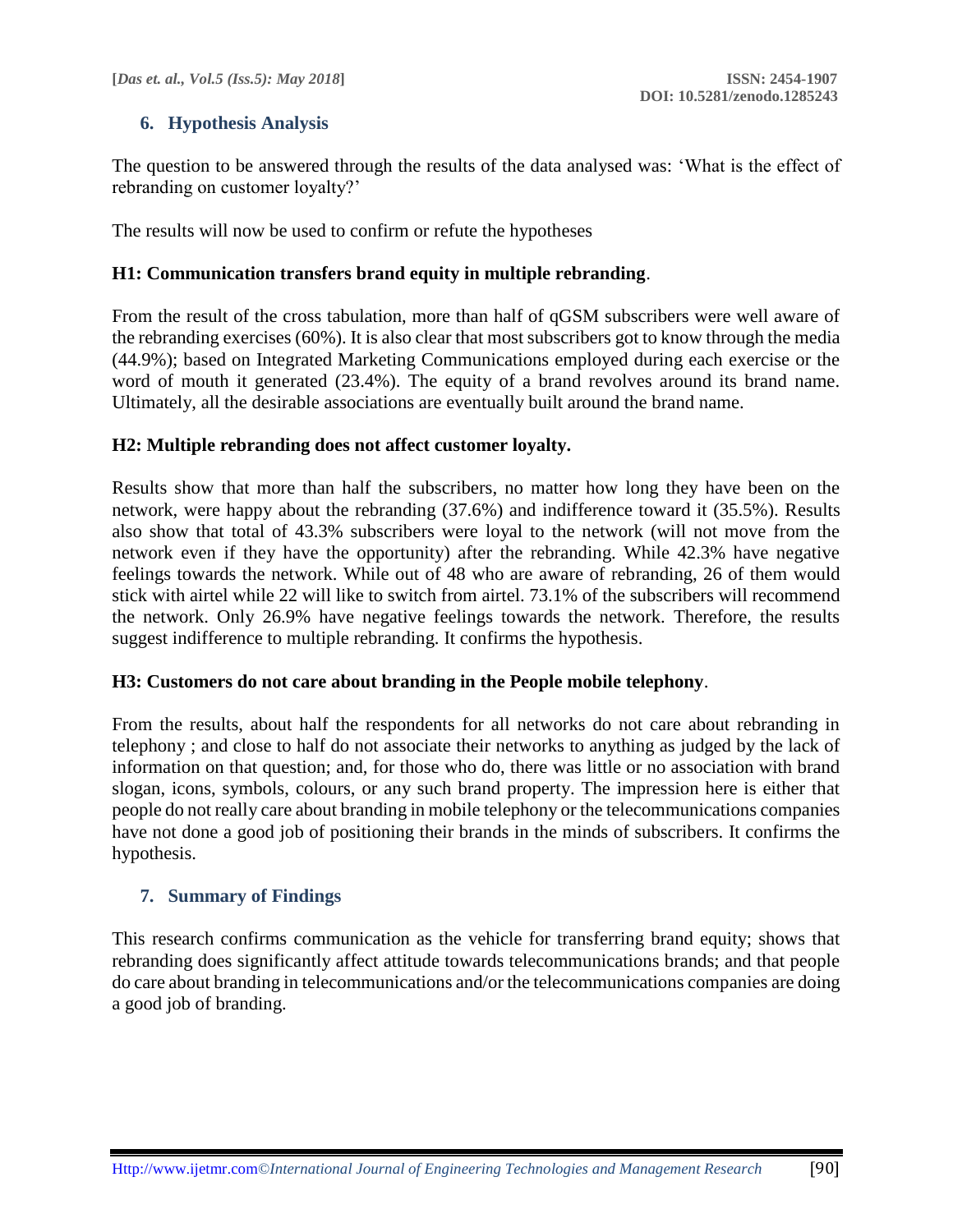## **8. Discussions**

The findings on each hypothesis will now be looked at more closely in the light of factors internal to the research, and the result of similar works done around the world.

## **H1: Communication transfers brand equity in multiple rebranding**.

The work of Daly and Moloney (2004) confirm the ability of integrated marketing communication to register a new brand name in the minds of customers. Customers who recognise the brand by its new name and continue to do business with it are part of transferred brand equity. The equity of a brand revolves around its name.

## **H2: Multiple rebranding does not affect customer loyalty.**

The model Muzellec and Lambkin (2006) created for rebranding shows the need for good customer relations on the part the staff of any organization undergoing corporate rebranding. The works of Roberts-Lombard (2011) and Sathish, Naveen &Jeevanantham(2011) have pointed out customer relations as a key factor in customer loyalty or the acceptance of a new brand.

## **H3: Customers do not care about branding in the People mobile telephony.**

From the results, people were more concerned with functional issues like brand awareness, reliability of network, service price, keeping of contacts, etc., which have been suggested as good antecedents for customer loyalty in emerging markets (Kim & Lee, 2010). Although each of the networks has had consistent logo, slogan, colours, etc., over the years, these were not associated with the brands un-prompted. They do not seem to be as important to the people as the ability to communicate. It would seem that people just want to communicate, not minding who provides the services. The use of gsm and cdma lines as the available means of telephony for the majority of the people can also be an explanation for this

## **9. Conclusion**

Based on the results of this research, it is clear that in India, where GSM and CDMA lines are the source of telephony to the majority of the people, subscribers are aware of such phenomenon as rebranding, but are indifferent to it, in so far as the network gives them the needed telecommunication services and has good customer relations. Furthermore, none of the GSM networksstand for anything distinct in the minds of the subscribers, except the names of the networks.

### **10. Recommendations**

From this study, the following recommendations can be made:

1) It is better not to rebrand very often in the telephony business, but if that must happen, the functional benefits of such a network should remain very good or even better. Plus, excellence should be maintained in customer service on the part of company staff. All these will help keep subscribers loyal in spite of multiple rebranding